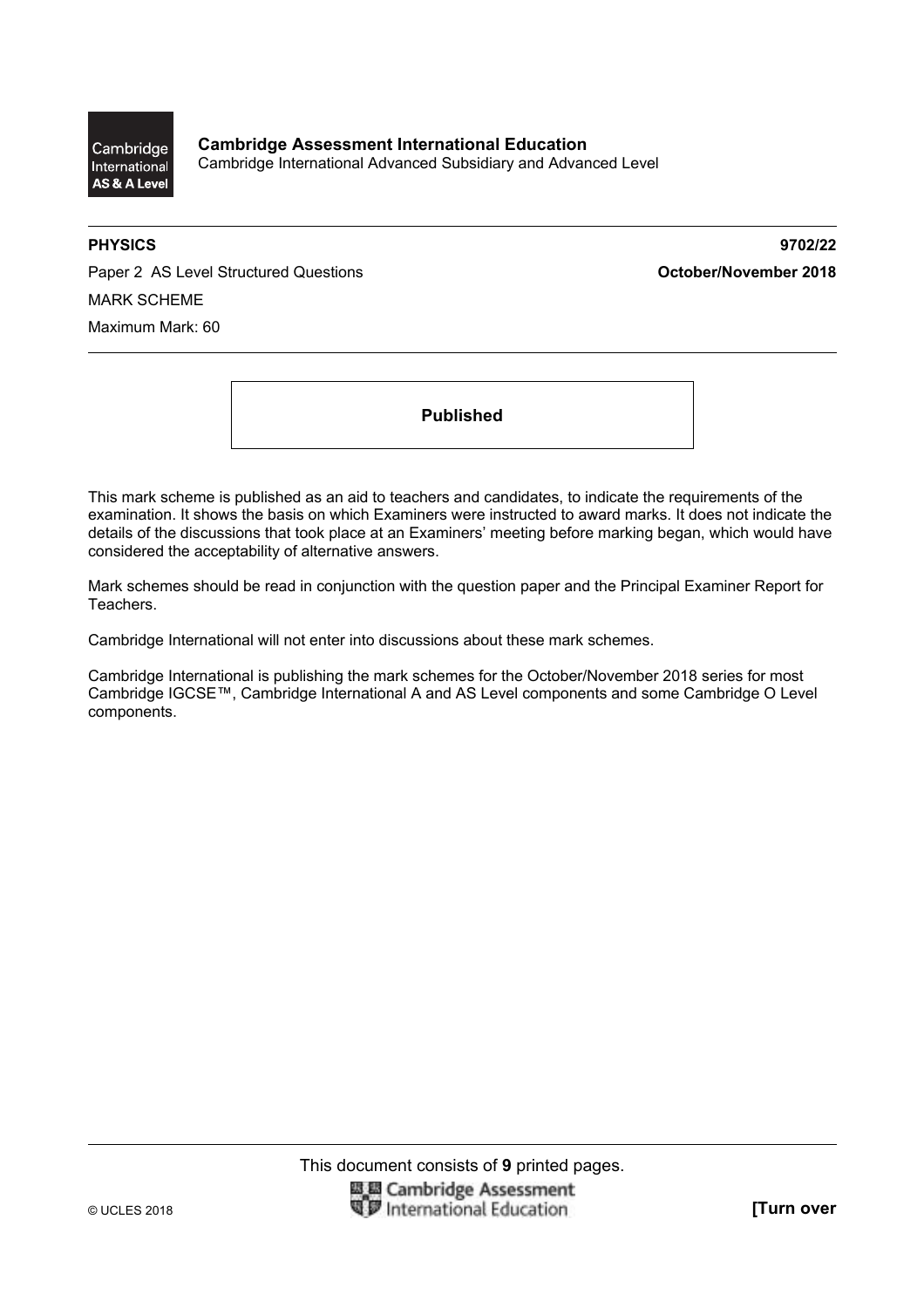## **Generic Marking Principles**

These general marking principles must be applied by all examiners when marking candidate answers. They should be applied alongside the specific content of the mark scheme or generic level descriptors for a question. Each question paper and mark scheme will also comply with these marking principles.

GENERIC MARKING PRINCIPLE 1:

Marks must be awarded in line with:

- the specific content of the mark scheme or the generic level descriptors for the question
- the specific skills defined in the mark scheme or in the generic level descriptors for the question
- the standard of response required by a candidate as exemplified by the standardisation scripts.

GENERIC MARKING PRINCIPLE 2:

Marks awarded are always **whole marks** (not half marks, or other fractions).

GENERIC MARKING PRINCIPLE 3:

Marks must be awarded **positively**:

- marks are awarded for correct/valid answers, as defined in the mark scheme. However, credit is given for valid answers which go beyond the scope of the syllabus and mark scheme, referring to your Team Leader as appropriate
- marks are awarded when candidates clearly demonstrate what they know and can do
- marks are not deducted for errors
- marks are not deducted for omissions
- answers should only be judged on the quality of spelling, punctuation and grammar when these features are specifically assessed by the question as indicated by the mark scheme. The meaning, however, should be unambiguous.

GENERIC MARKING PRINCIPLE 4:

Rules must be applied consistently e.g. in situations where candidates have not followed instructions or in the application of generic level descriptors.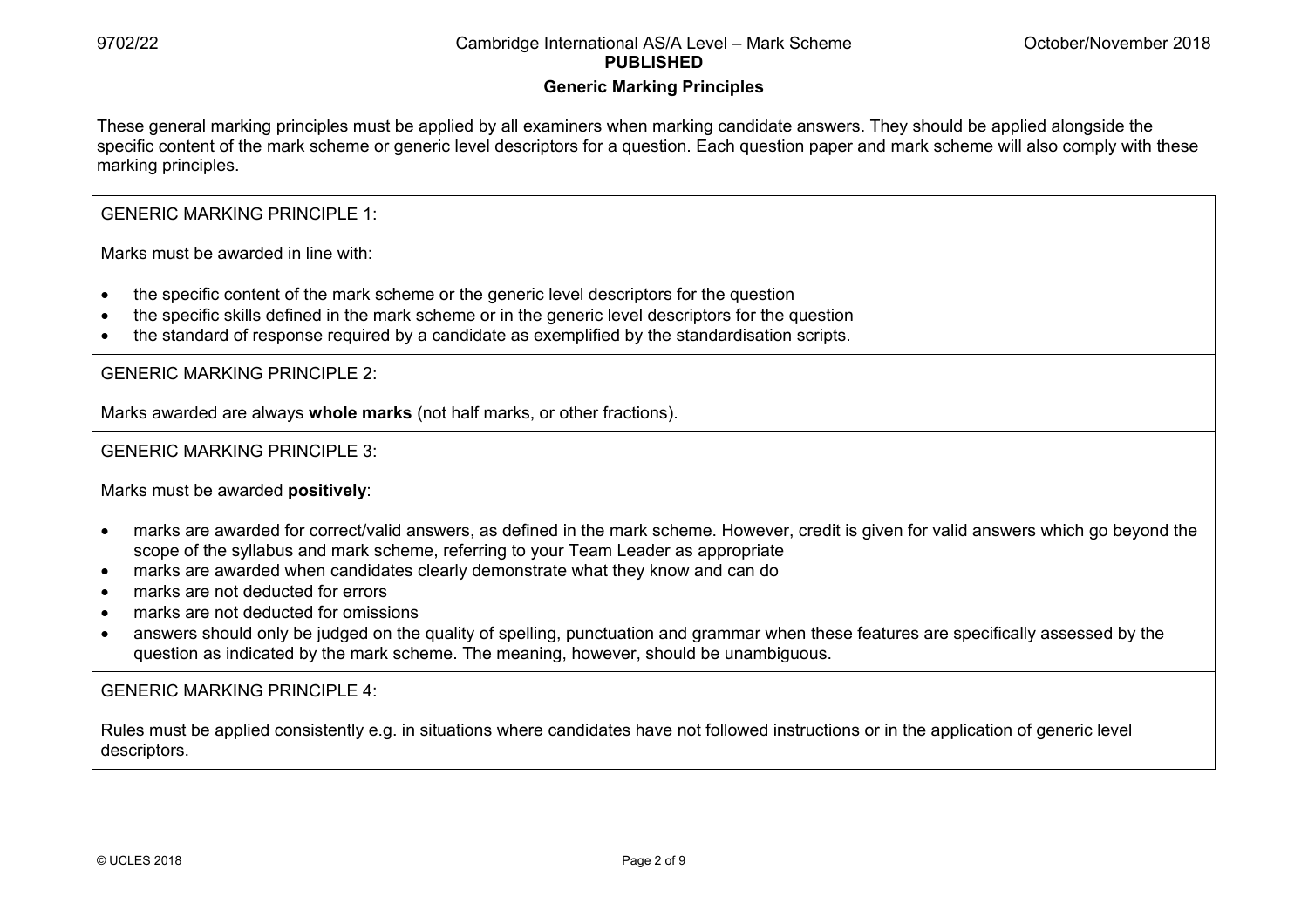# GENERIC MARKING PRINCIPLE 5:

Marks should be awarded using the full range of marks defined in the mark scheme for the question (however; the use of the full mark range may be limited according to the quality of the candidate responses seen).

### GENERIC MARKING PRINCIPLE 6:

Marks awarded are based solely on the requirements as defined in the mark scheme. Marks should not be awarded with grade thresholds or grade descriptors in mind.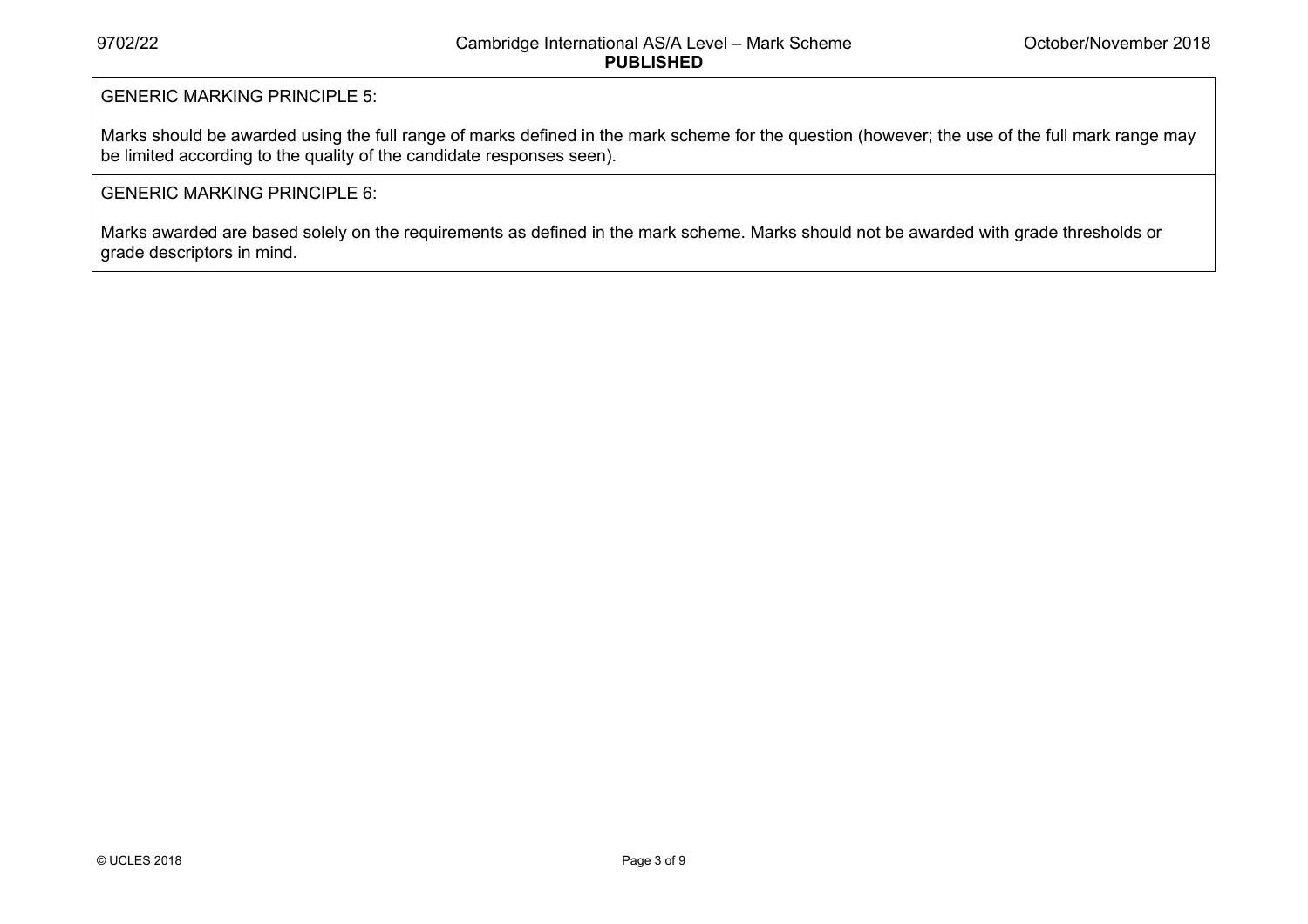| Question | <b>Answer</b>                                                                                           | <b>Marks</b>   |
|----------|---------------------------------------------------------------------------------------------------------|----------------|
| 1(a)     | $v_x = (6.0^2 - 4.8^2)^{1/2} = 3.6 \text{ (m s}^{-1})$                                                  | <b>A1</b>      |
|          | or<br>6.0 sin $\theta$ = 4.8 (so $\theta$ = 53.1°) and $v_x$ = 6.0 cos 53.1° = 3.6 (m s <sup>-1</sup> ) |                |
| 1(b)(i)  | straight line from $(0, 4.8)$ to $(0.49, 0)$                                                            | <b>M1</b>      |
|          | straight line continues with same slope to (0.98, -4.8) (labelled Y)                                    | <b>A1</b>      |
| 1(b)(ii) | a horizontal line                                                                                       | M1             |
|          | from $(0, 3.6)$ to $(0.98, 3.6)$ (labelled X)                                                           | <b>A1</b>      |
| 1(c)     | $s = ut + \frac{1}{2}at^2$                                                                              | C <sub>1</sub> |
|          | $= (4.8 \times 0.49) + (\frac{1}{2} \times -9.81 \times 0.49^{2})$                                      |                |
|          | or                                                                                                      |                |
|          | $s = \frac{1}{2}(u + v)t$ or area under graph                                                           |                |
|          | $=$ $\frac{1}{2} \times (4.8 + 0) \times 0.49$                                                          |                |
|          | or                                                                                                      |                |
|          | $s = vt - \frac{1}{2}at^2$                                                                              |                |
|          | $=$ 1/ <sub>2</sub> $\times$ 9.81 $\times$ 0.49 <sup>2</sup>                                            |                |
|          | or                                                                                                      |                |
|          | $v^2 = u^2 + 2as$                                                                                       |                |
|          | $s = 4.8^2/(2 \times 9.81)$                                                                             |                |
|          | $s = 1.2 m$                                                                                             | <b>A1</b>      |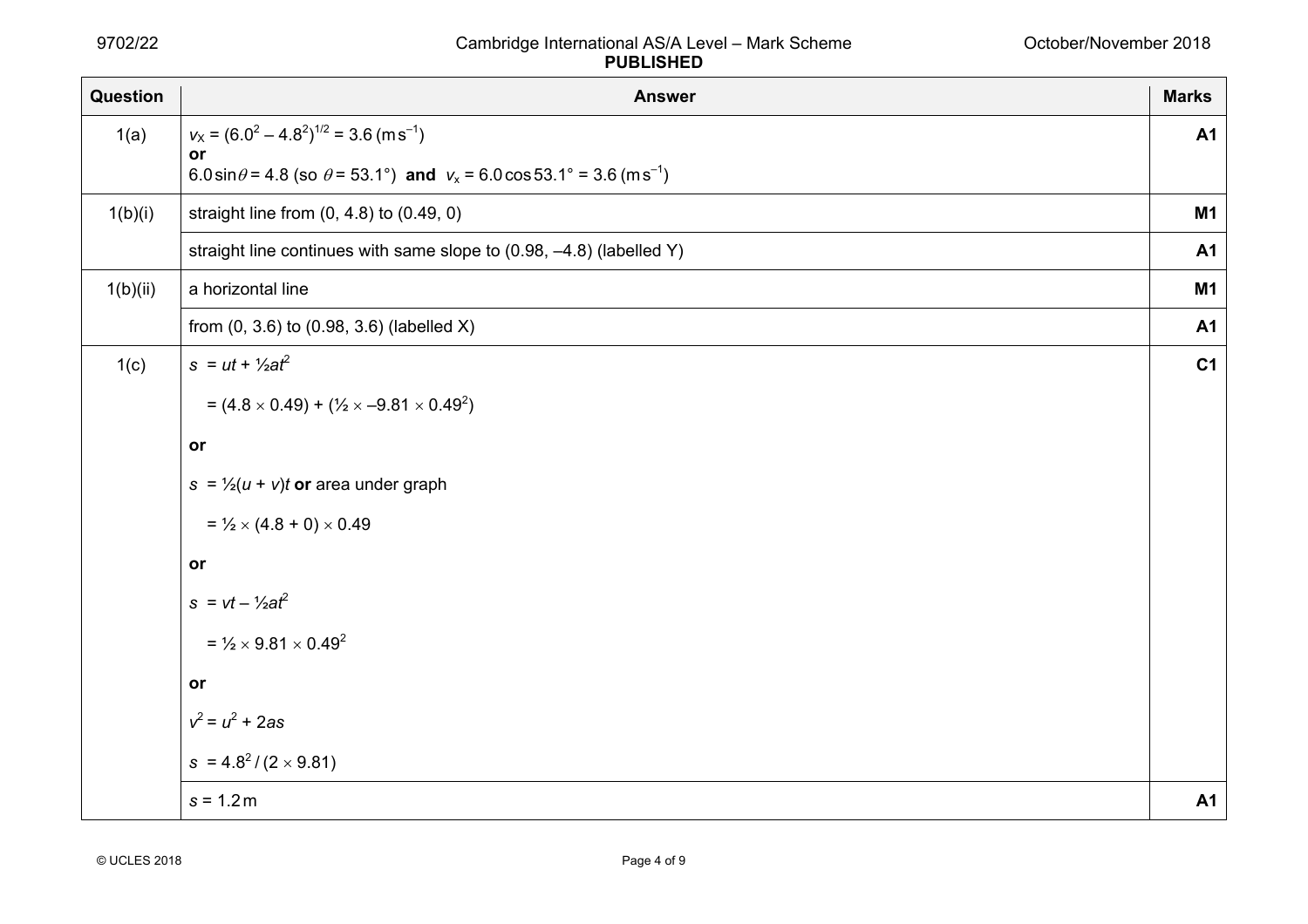| <b>Question</b> | <b>Answer</b>                                                                                                                                                                                                                                                                                     | <b>Marks</b>   |
|-----------------|---------------------------------------------------------------------------------------------------------------------------------------------------------------------------------------------------------------------------------------------------------------------------------------------------|----------------|
| 1(d)            | $(\Delta)E = mg(\Delta)h$                                                                                                                                                                                                                                                                         | C <sub>1</sub> |
|                 | $E = \frac{1}{2}mv^2$                                                                                                                                                                                                                                                                             | C <sub>1</sub> |
|                 | ratio = $(\frac{1}{2} \times m \times 3.6^2) / (m \times 9.81 \times 1.2)$<br>or<br>ratio = $[(\frac{1}{2} \times m \times 6.0^2) - (m \times 9.81 \times 1.2)] / (m \times 9.81 \times 1.2)$<br><b>or</b><br>ratio = $(\frac{1}{2} \times m \times 3.6^2) / (\frac{1}{2} \times m \times 4.8^2)$ | C <sub>1</sub> |
|                 | ratio = $0.56$                                                                                                                                                                                                                                                                                    | <b>A1</b>      |
| 1(e)            | (force due to) air resistance acts in opposite direction to the velocity<br>or<br>(with air resistance, average) resultant force is larger (than weight)                                                                                                                                          | <b>B1</b>      |

| Question  | <b>Answer</b>                                                                     | <b>Marks</b>   |
|-----------|-----------------------------------------------------------------------------------|----------------|
| 2(a)      | ampere<br>kelvin<br>(allow mole, candela)<br>any two correct answers, 1 mark each | <b>B2</b>      |
|           |                                                                                   |                |
| 2(b)(i)   | frictional (force)/friction                                                       | <b>B1</b>      |
| 2(b)(ii)  | $W\cos 31^\circ \times 3.0$ or $90 \times 6.0$                                    | C <sub>1</sub> |
|           | $W\cos 31^\circ \times 3.0 = 90 \times 6.0$                                       | A <sub>1</sub> |
|           | $W = 210 N$                                                                       |                |
| 2(b)(iii) | $X = 90 \sin 31^\circ$                                                            | A <sub>1</sub> |
|           | $= 46 N$                                                                          |                |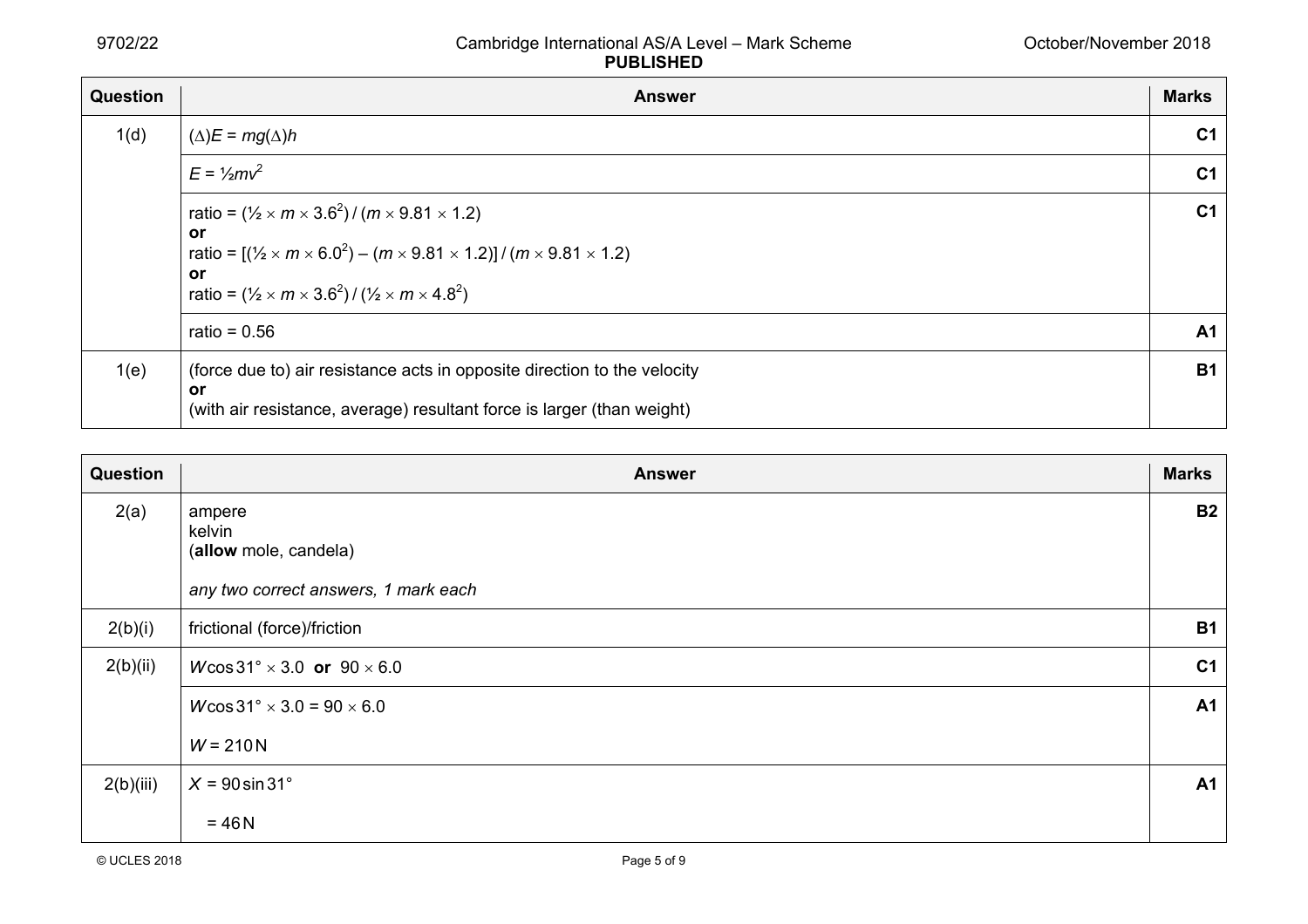| Question  | <b>Answer</b>                                                        | <b>Marks</b>   |
|-----------|----------------------------------------------------------------------|----------------|
| 3(a)      | sum/total momentum (of a system of bodies) is constant               | <b>M1</b>      |
|           | or<br>$sum/total$ momentum before = $sum/total$ momentum after       |                |
|           | for an isolated system or no (resultant) external force              | A <sub>1</sub> |
| 3(b)(i)   | $m = \rho V$                                                         | C <sub>1</sub> |
|           | = $1.3 \times \pi \times 0.045^2 \times 1.8 \times 2.0 = 0.030$ (kg) | <b>A1</b>      |
| 3(b)(ii)  | 1. $(\Delta)p = (\Delta)mv$                                          | C <sub>1</sub> |
|           | $= 0.030 \times 1.8$                                                 | <b>A1</b>      |
|           | $= 0.054$ N s                                                        |                |
|           | 2.<br>$F = 0.054/2.0$ or $0.030 \times 1.8/2.0$                      | A <sub>1</sub> |
|           | $= 0.027 N$                                                          |                |
| 3(b)(iii) | force on air (by propeller) equal to force on propeller (by air)     | M <sub>1</sub> |
|           | and opposite (in direction)                                          | <b>A1</b>      |
| 3(b)(iv)  | resultant force = $0.20 \times 0.075$ (= 0.015N)                     | C <sub>1</sub> |
|           | frictional force = $0.027 - 0.015$                                   |                |
|           | $= 0.012N$                                                           | <b>A1</b>      |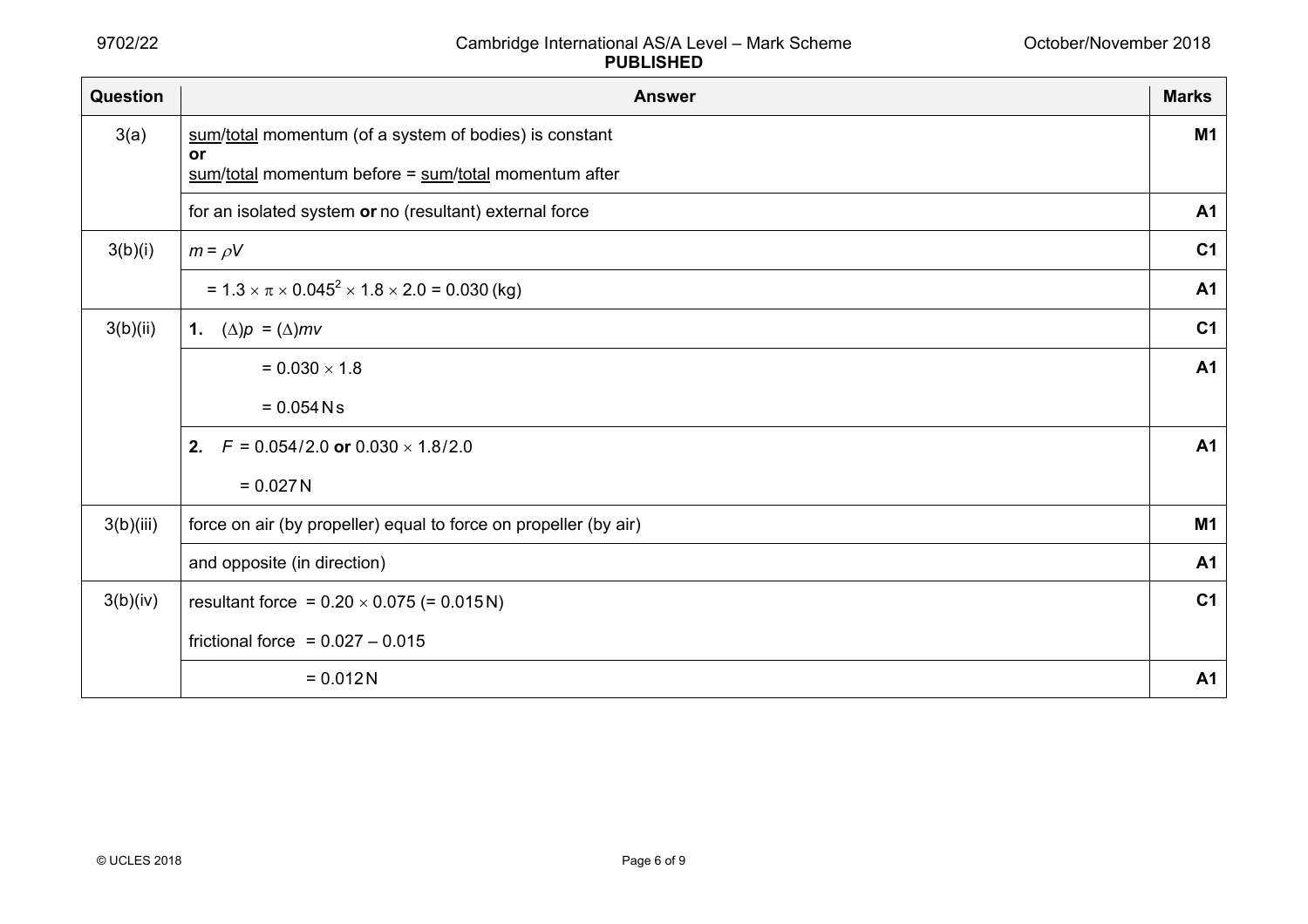| Question  | <b>Answer</b>                                                                             | <b>Marks</b>   |
|-----------|-------------------------------------------------------------------------------------------|----------------|
| 4(a)      | vibration(s)/oscillation(s) (of particles) parallel to direction of propagation of energy | <b>B1</b>      |
| 4(b)(i)   | phase difference = $180^\circ$                                                            | A <sub>1</sub> |
| 4(b)(ii)  | $v = f \lambda$                                                                           | C <sub>1</sub> |
|           | $\lambda/2$ = 25 (cm) or 0.25 (m)                                                         | C <sub>1</sub> |
|           | $= 330/0.50$<br>f                                                                         | <b>A1</b>      |
|           | $=660$ Hz                                                                                 |                |
| 4(b)(iii) | (readings from graph =) $2.6$ and $4.0$                                                   | C <sub>1</sub> |
|           | ratio = $(2.6/4.0)^{1/2}$                                                                 | <b>A1</b>      |
|           | $= 0.81$                                                                                  |                |

| Question | <b>Answer</b>                                                                                                            | <b>Marks</b>   |
|----------|--------------------------------------------------------------------------------------------------------------------------|----------------|
| 5(a)     | $n\lambda = d \sin \theta$                                                                                               | C <sub>1</sub> |
|          | $\lambda$ = 640 $\times$ 10 <sup>-9</sup> (m)                                                                            | C <sub>1</sub> |
|          | $2 \times 640 \times 10^{-9} = 1.7 \times 10^{-6} \times \sin \theta$ so $\theta = 49$ (°)                               | <b>A1</b>      |
| 5(b)     | $2 \times 640 \times 10^{-9} = 3 \times \lambda$<br>or<br>$1.7 \times 10^{-6} \times \sin 49^{\circ} = 3 \times \lambda$ | C <sub>1</sub> |
|          | $\lambda = 4.3 \times 10^{-7}$ m                                                                                         | <b>A1</b>      |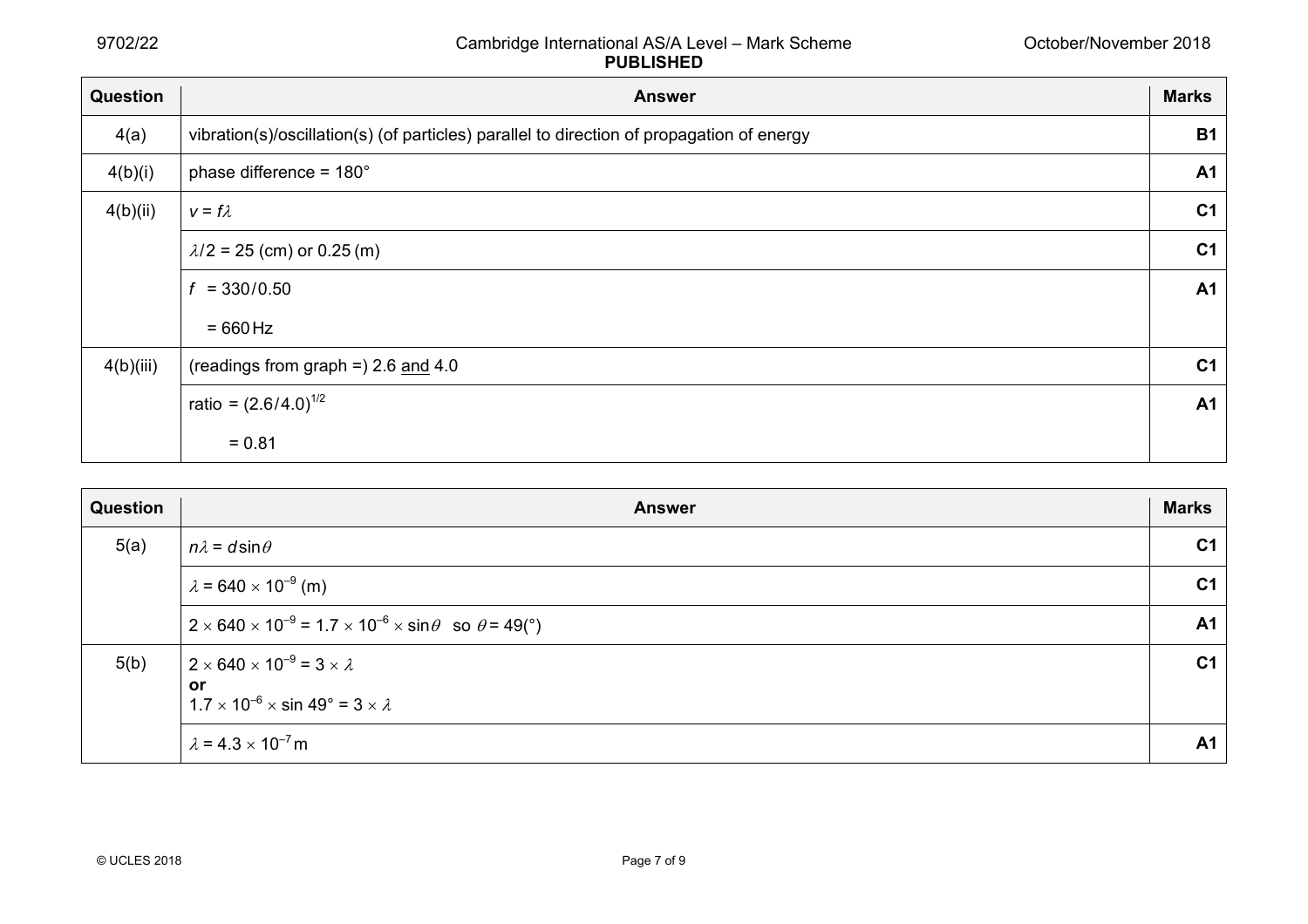| Question  | <b>Answer</b>                                                     | <b>Marks</b>   |
|-----------|-------------------------------------------------------------------|----------------|
| 6(a)      | joule/coulomb                                                     | <b>B1</b>      |
| 6(b)(i)   | $7.0 = (I \times 5.2) + (I \times 6.0) + 1.4$                     | C <sub>1</sub> |
|           | $I = 0.50 A$                                                      | <b>A1</b>      |
| 6(b)(ii)  | $R = 1.4/0.50$                                                    | <b>A1</b>      |
|           | $= 2.8 \Omega$                                                    |                |
| 6(b)(iii) | $P = EI$ or $P = VI$ or $P = I2R$ or $P = V2/R$                   | C <sub>1</sub> |
|           | efficiency = $[(0.50^2 \times 6.0)/(7.0 \times 0.50)] (×100)$     | C <sub>1</sub> |
|           | or<br>efficiency = $[(0.50 \times 3.0)/(7.0 \times 0.50)] (×100)$ |                |
|           | or<br>efficiency = $[(3.0^2/6.0)/(7.0 \times 0.50)] (×100)$       |                |
|           | efficiency = $43%$                                                | <b>A1</b>      |
| 6(b)(iv)  | $R = \rho l/A$                                                    | C <sub>1</sub> |
|           | $\alpha = \rho/R$                                                 | <b>A1</b>      |
|           | $= 3.7 \times 10^{-7}/6.0$                                        |                |
|           | $= 6.2 \times 10^{-8}$ m                                          |                |